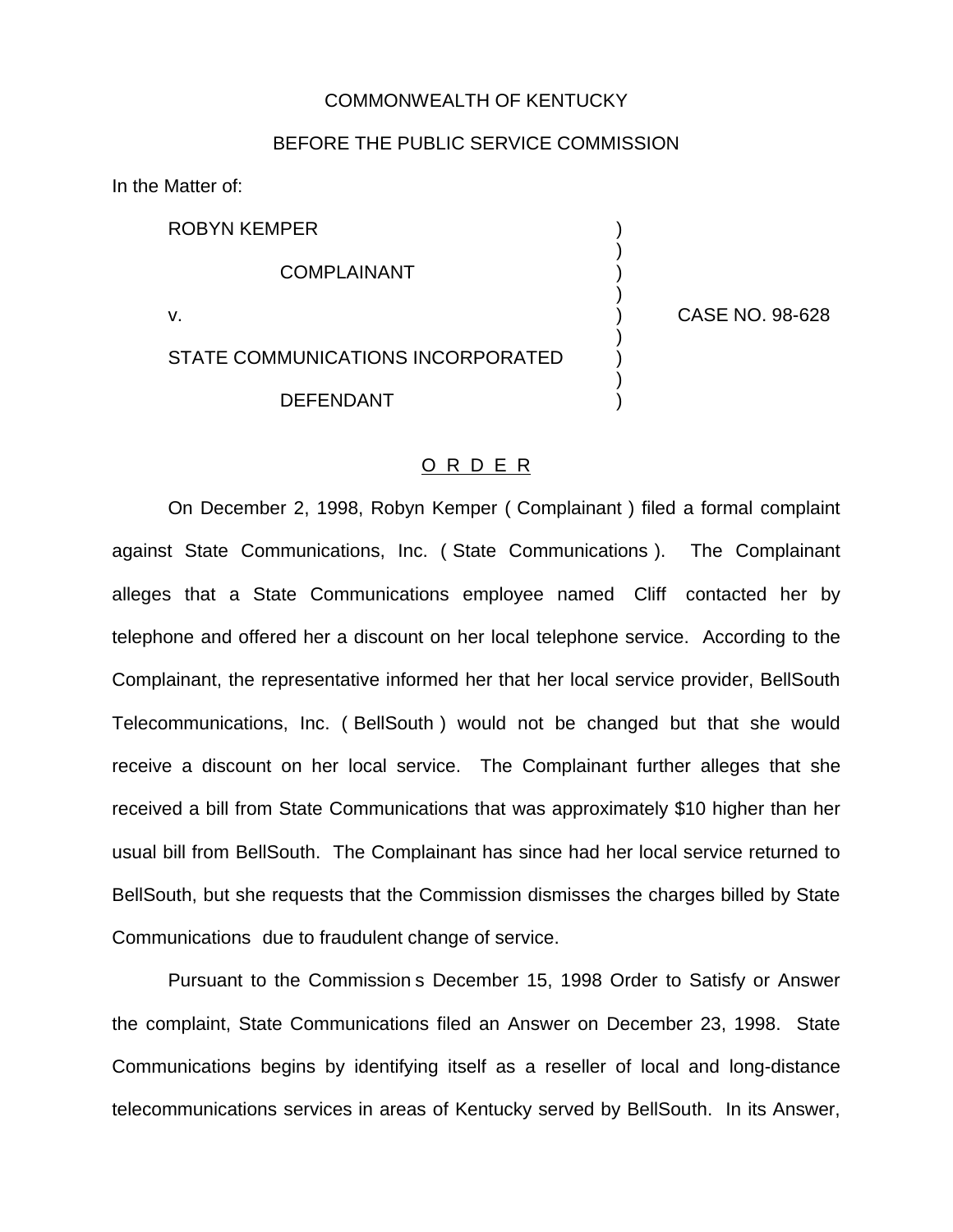State Communications also denies the general allegations set forth in the complaint and presents its position with regard to each of the allegations made by the Complainant.

First, State Communications specifically denies the allegation that a representative named Cliff called Ms. Kemper to solicit her business for State Communications. According to State Communications, the company does not use outbound telemarketing calls. Instead, the company states that its marketing efforts consist of mass advertising via television, radio, and print media followed by a mass mail campaign. State Communications further states that it did not employ an individual named Cliff as of May 19, 1998, the date on which the third-party verification procedure was completed. In support of its position, the company offers an employee roster, Exhibit I to the Answer, which lists its representatives as of May 19, 1998.

Second, with regard to the actual change of service, State Communications states that it had proper authorization from the Complainant to change her local phone service. According to State Communications, the Complainant completed a third-party verification procedure which was recorded by its third-party verifier, VoiceLog, LLC, on May 19, 1998. State Communications offers a transcript of the recording as Exhibit D to the Answer.<sup>1</sup> The transcript reveals that Ms. Kemper confirmed her identity, confirmed her status as the decision-maker for the phone service, and answered yes when requested to confirm her decision to select State Communications as her local phone service.

Finally, State Communications denies the allegation that its bill for service dated July 15, 1998 was about \$10 higher than the Complainant s normal bill from BellSouth.

 $1$  Commission staff has listened to the recording and confirms the accuracy of the transcript provided as Exhibit D to the Answer.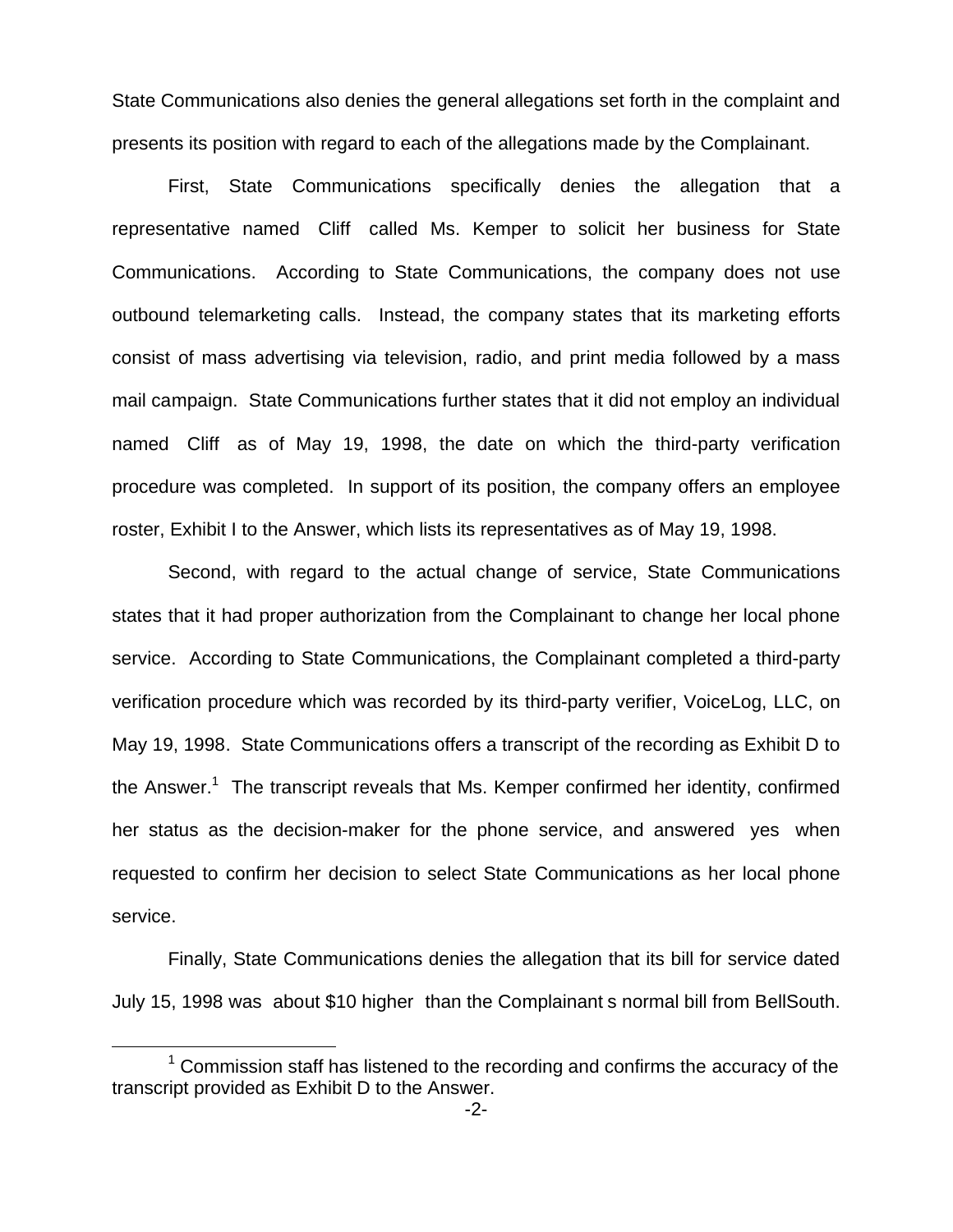The bill in question states that the total amount due is \$43.64. According to State Communications, the July 15, 1998 invoice includes the cost of prorated service from June 19 through June 30, 1998 (\$9.04 plus tax) and the monthly charge for local service from July 1 through July 31, 1998 (\$22.62 plus tax). State Communications contends that the additional \$10 amount is attributable to the cost of the prorated portion of the bill. State Communications requests payment for those services provided to the Complainant from June 19 to July 30, 1998, and states that the Complainant s account will be closed upon such payment.

Based upon the information contained in the complaint and State Communications Answer, the Commission finds that the Complainant s service was not changed fraudulently. The facts indicate that State Communications properly changed Ms. Kemper s service based upon the information contained in the third-party verification recording. The recording clearly states, This recording is designed to confirm your decision to select State Communications for your local phone service. Ms. Kemper confirmed her selection by stating yes in response to the statement. Moreover, Ms. Kemper acknowledges in the complaint that she participated in the verification call using the keypad of her telephone. Thus, while the complaint indicates that Ms. Kemper may have misunderstood or misheard the statements to which she responded, the evidence does not suggest a finding that State Communications acted fraudulently in changing the Complainant s local telephone service. The Commission also finds that the \$10 amount Ms. Kemper alleges to be over her usual bill from BellSouth is attributable to the cost of prorated service from June 19 through June 30.

## IT IS THEREFORE ORDERED that:

1. The Complainant s requested relief is denied.

-3-